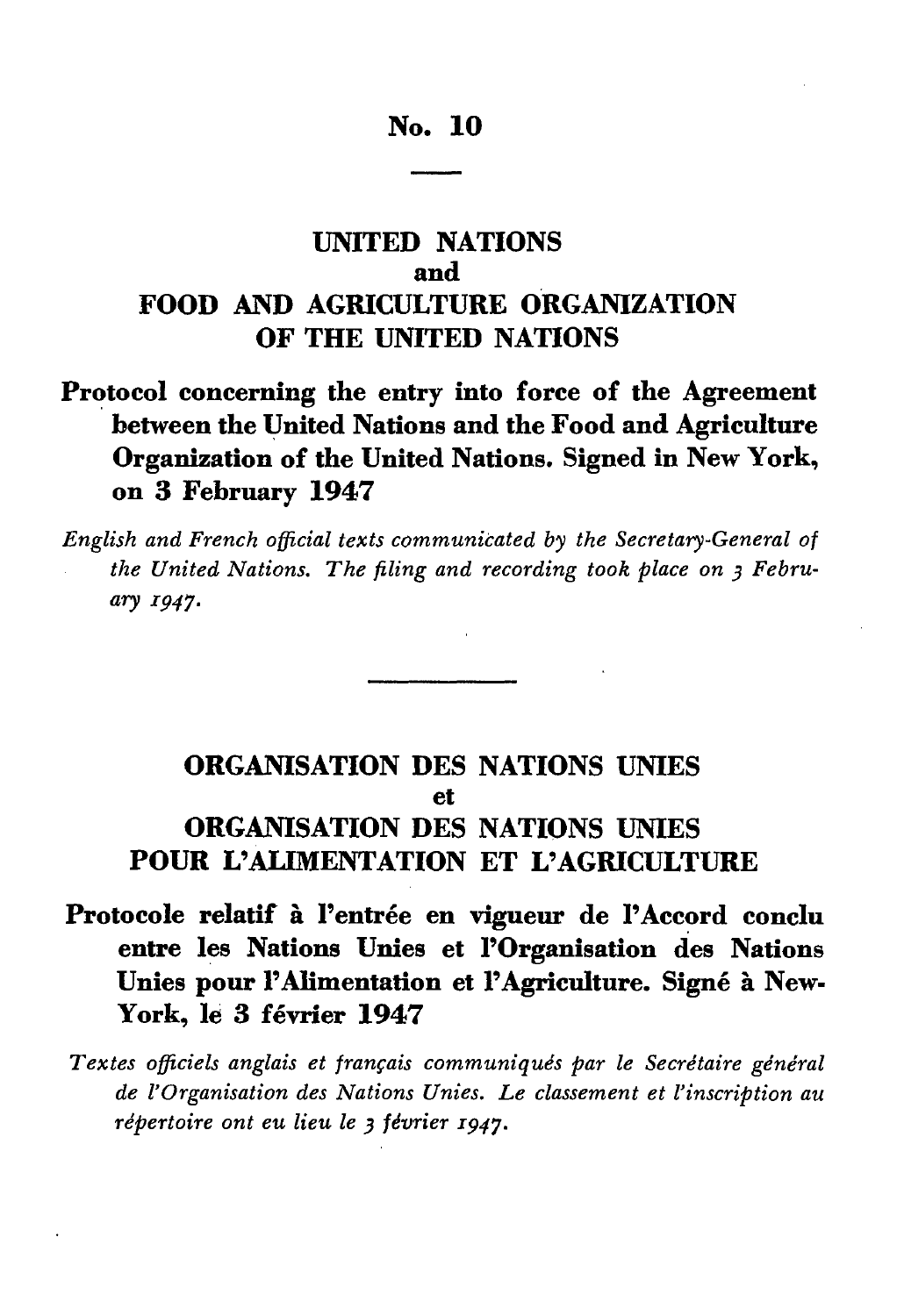No. 10. PROTOCOL CONCERNING THE ENTRY INTO FORCE OF THE AGREEMENT BETWEEN THE UNITED NATIONS AND THE FOOD AND AGRICULTURE ORGAN IZATION OF THE UNITED NATIONS. SIGNED AT NEW YORK, ON 3 FEBRUARY 1946

Article 57 of the Charter of the United Nations provides that special ized agencies established by intergovernmental agreement and having wide international responsibilities as defined in their basic instruments in eco nomic, social, cultural, educational, health and related fields shall be brought into relationship with the United Nations. Article 63 of the Charter provides that the Economic and Social Council may enter into agreements with any of the agencies referred to in Article  $57$ , defining the terms on which the agency concerned shall be brought into relationship with the United Nations, and specifies that such agreements shall be subject to approval by the General Assembly.

The Food and Agriculture Organization of the United Nations, meet ing in its first session in Quebec, Canada, 16 October to i November 1945, adopted a resolution stating that, in pursuance of Article XIII of the Constitution of the Food and Agriculture Organization (which provides that the Organization shall constitute a part of any general international organization to which may be entrusted the co-ordination of the activities of international organizations with specialized responsibilities), the Organi zation should, without prejudice to its purposes and limitations as set out in the Constitution, so order its procedure and practice as to achieve the closest relationship with the United Nations; and that in order to give effect to this provision the Director-General should, with the approval of the Execu tive Committee, negotiate agreements between the Organization and the United Nations.

The Economic.and Social Council, during its first session, in January-February 1946, adopted a resolution establishing a Committee of the Coun cil on Negotiations with Specialized Agencies which was directed to enter into negotiations as early as possible with the Food and.Agriculture Organi zation of the United Nations.

The Director-General of the Food and Agriculture Organization of the United Nations, with the approval of the Executive Committee, in March 1946, appointed a negotiating committee to enter into negotiations with the United Nations.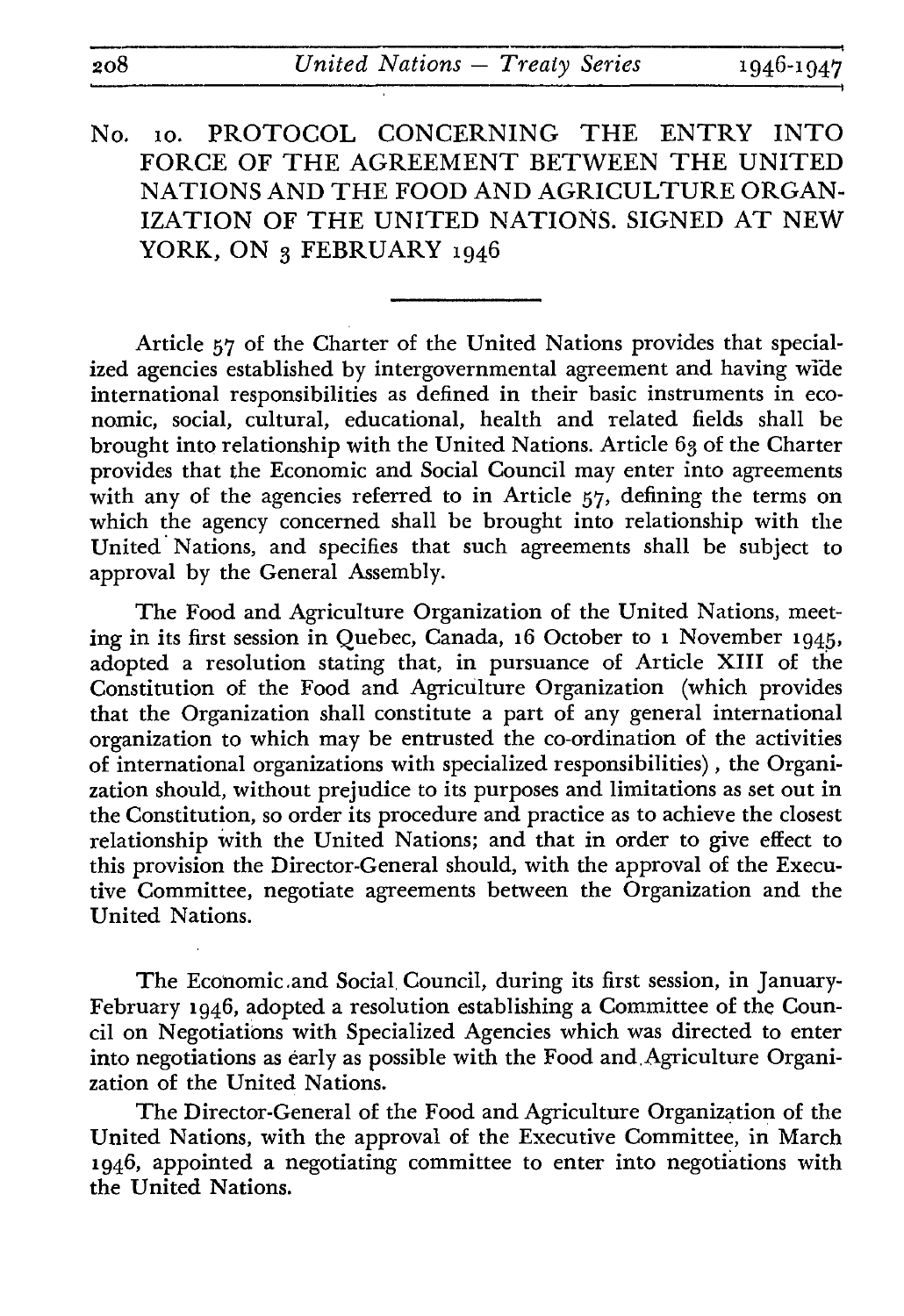Negotiations between the Committee on Negotiations with Specialized Agencies of the Economic and Social Council and the Negotiating Com mittee of the Food and Agriculture Organization of the United Nations took place in New York on 6 and  $\gamma$  June 1946 and resulted in a draft agreement. In this draft agreement a decision regarding relations with the International Court of Justice was deferred pending further consideration thereof by the Economic and Social Council.

This draft agreement was initialed on 10 June 1946 by Sir A. Ramaswami Mudaliar, President of the Economic and Social Council and Chair man of the Committee on Negotiations with Specialized Agencies, and Professor André Mayer, Chairman of the Executive Committee and of the Negotiating Committee of the Food and Agriculture Organization of the United Nations.

On 21 June 1946, the Economic and Social Council, during its second session, unanimously recommended the Agreement between the United Nations and the Food and Agriculture Organization of the United Nations to the General Assembly for its approval.

The second session of the Conference of the Food and Agriculture Organization of the United Nations held in Copenhagen from 2 to 14 September 1946, adopted a resolution approving the Agreement and instructing the Director-General to sign on behalf of the Organization upon approval by the United Nations.

The Conference also approved the request of the Negotiating Com mittee of the Food and Agriculture Organization of the United Nations that Article IX provide that the Food and Agriculture Organization of the United Nations be authorized to request directly advisory opinions of the International Court of Justice on legal questions arising within the scope of its activities.

On 3 October 1946, the Economic and Social Council, during its third session, recommended to the General Assembly that it approve the inser tion in the draft agreement of the authorization regarding relations with the International Court of Justice requested by the Food and Agriculture Organization of the United Nations.

The Agreement was approved by the General Assembly of the United Nations on 14 December 1946.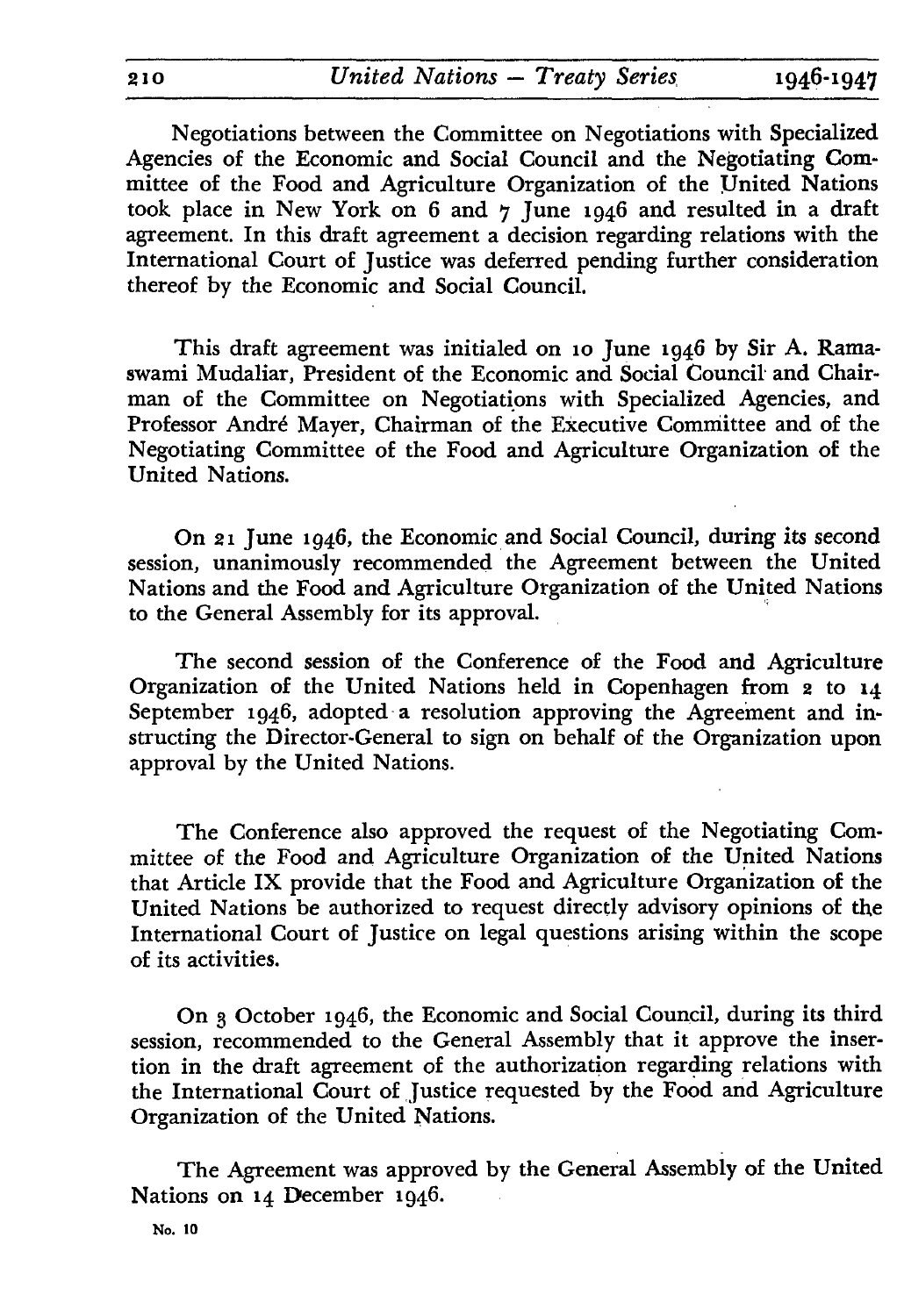Article **XX** of the Agreement provides that the Agreement shall come into force on its approval by the General Assembly of the United Nations and by the Conference of the Food and Agriculture Organization of the United Nations.

The Agreement accordingly came into force on 14 December 1946.

A copy of the authentic text of the Agreement is attached hereto.

IN FAITH WHEREOF we have appended our signatures, this third day of February, one thousand nine hundred and forty-seven, to two original copies of the present Protocol, the text of which consists of versions in the English and French languages which are equally authentic. One of the original copies will be filed and recorded with the Secretariat of the United Nations and the other will be deposited in the archives of the Food and Agriculture Organization of the United Nations.

| $\mathbf{r}$<br>.,<br>т, | ٠ |
|--------------------------|---|
|--------------------------|---|

John Boyd ORR

*Secretary-General of the Director-General of the Food and United Nations Agriculture Organization of the United Nations*

# AGREEMENT1 BETWEEN THE UNITED NATIONS AND THE FOOD AND AGRICULTURE ORGANIZATION OF THE UNITED NATIONS

Article 57 of the Charter of the United Nations provides that special ized agencies, established by inter-governmental agreement and having wide international responsibilities as defined in their basic instruments in eco nomic, social, cultural, educational, health and related fields shall be brought into relationship with the United Nations.

Article XIII of the Constitution of the Food and Agriculture Organiza tion of the United Nations provides that the Organization shall constitute a part of any general international organization to which may be entrusted the co-ordination of the activities of international organizations with spe cialized responsibilities.

Therefore, the United Nations and the Organization agree as follows:

<sup>&</sup>lt;sup>1</sup> Came into force 14 December 1946 by the approval by the General Assembly of the United Nations.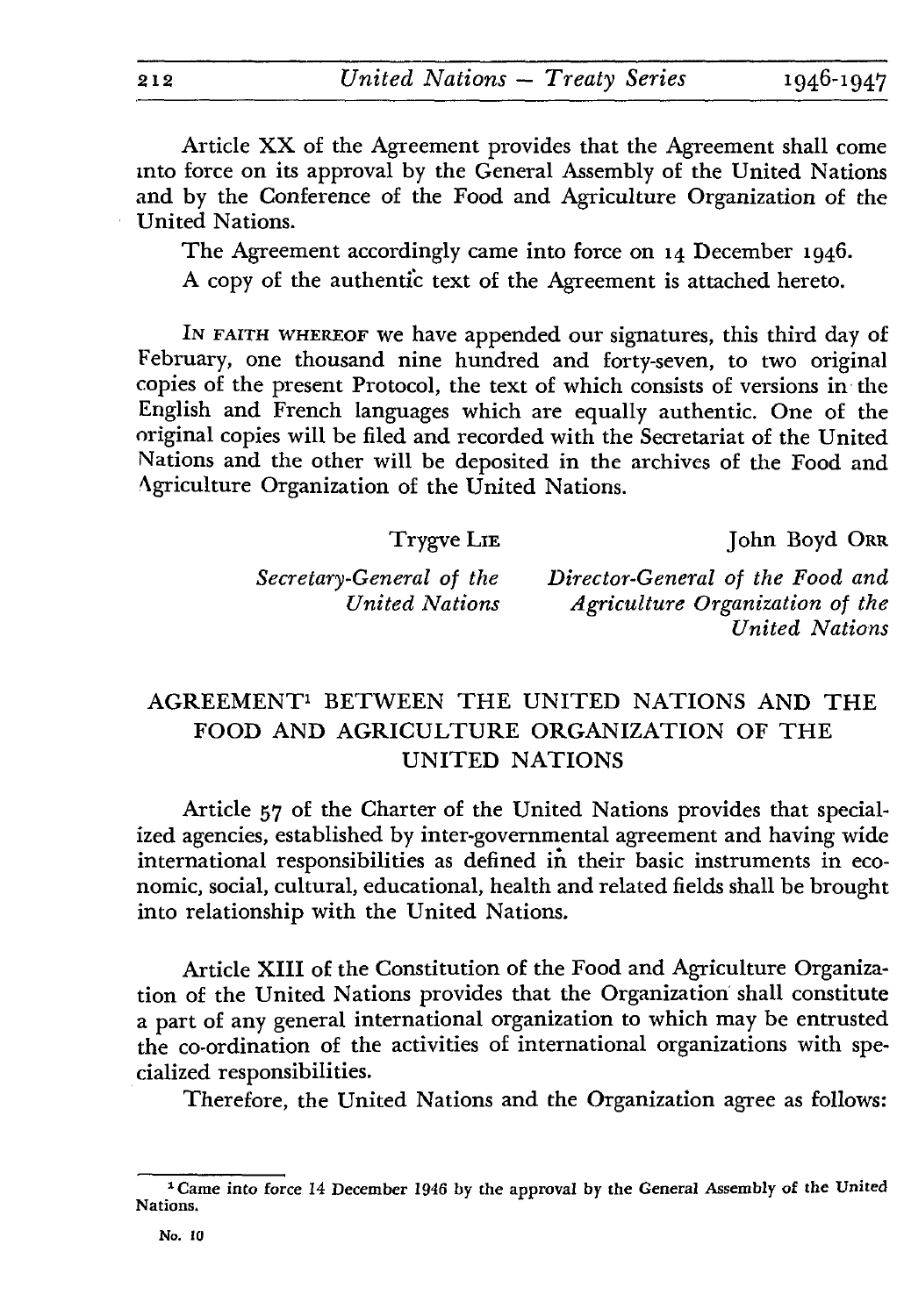## *Article I*

The United Nations recognizes the Food and Agriculture Organization of the United Nations as a specialized agency and as being responsible for taking such action as may be appropriate under its basic instrument for the accomplishment of the purposes set forth therein.

## *Article II*

#### RECIPROCAL REPRESENTATION

1. Representatives of the United Nations shall be invited to attend the meetings of the Conference of the Food and Agriculture Organization of the United Nations and its committees, the Eexcutive Committee, and such general, regional or other special meetings as the Organization may con vene, and to participate, without vote, in the deliberations of these bodies.

2. Representatives of the Food and Agriculture Organization of the United Nations shall be invited to attend meetings of the Economic and Social Council of the United Nations (hereinafter called the Council) and of its commissions and committees and to participate, without vote, in the deliberations of these bodies with respect to items on their agenda relating to matters within the scope of its activities.

3. Representatives of the Food and Agriculture Organization of the United Nations shall be invited to attend meetings of the General Assem bly for purposes of consultation on matters within the scope of its activities.

4. Representatives of the Food and Agriculture Organization of the United Nations shall be invited to attend meetings of the main committees of the General Assembly when matters within the scope of its activities are under discussion and to participate, without vote, in such discussions.

5. Representatives of the Food and Agriculture Organization of the United Nations shall be invited to attend the meetings of the Trusteeship Council and to participate, without vote, in the deliberations thereof with respect to items on the agenda relating to matters within the scope of its activities.

6. Written statements of the Food and Agriculture Organization of the United Nations shall be distributed by the Secretariat of the United Nations to all Members of the General Assembly, the Council and its commissions, and the Trusteeship Council as appropriate.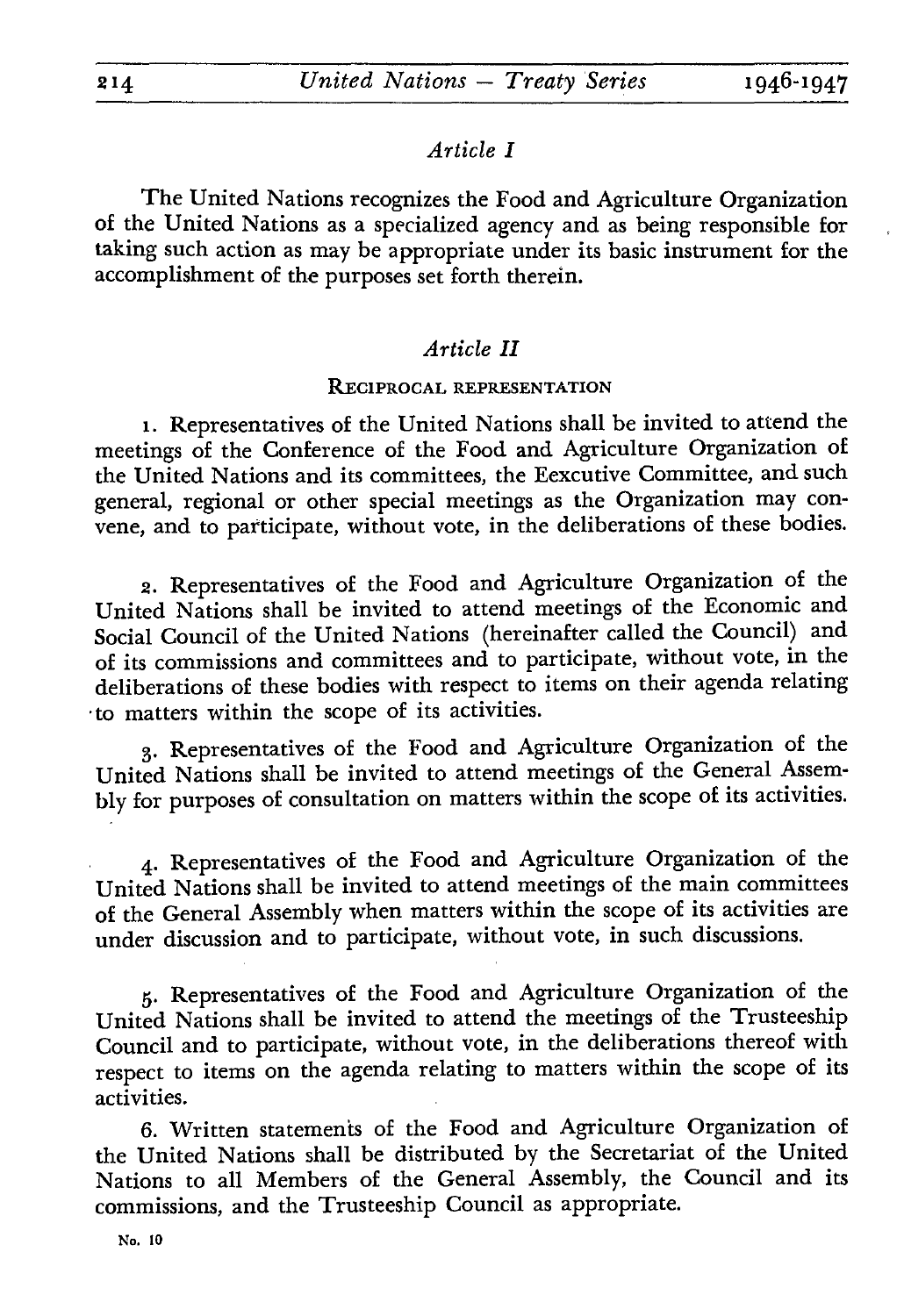## *Article HI*

## PROPOSAL OF AGENDA ITEMS

Subject to such preliminary consultation as may be necessary, the Food and Agriculture Organization of the United Nations shall include on the agenda of the Conference or Executive Committee items proposed to it by the United Nations. Similarly, the Council and its commissions and the Trusteeship Council shall include on their agenda items proposed by the Conference or Executive Committee of the Organization.

### *Article IV*

## RECOMMENDATIONS OF THE UNITED NATIONS

1. The Food and Agriculture Organization of the United Nations, hav ing regard to the obligation of the United Nations to promote the objec tives set forth in Article 55 of the Charter and the function and power of the Council, under Article 62 of the Charter, to make or initiate studies and reports with respect to international, economic, social, cultural, educa tional, health and related matters and to make recommendations concern ing these matters to the specialized agencies concerned, and having regard also to the responsibility of the United Nations, under Articles 58 and 63 of the Charter, to make recommendations for the co-ordination of the poli cies and activities of such specialized agencies, agrees to arrange for the submission, as soon as possible, to the appropriate organ of the Organization, of all formal recommendations which the United Nations may make to it.

2. The Food and Agriculture Organization of the United Nations agrees to enter into consultation with the United Nations upon request with respect to such recommendations, and in due course to report to the United Nations on the action taken by the Organization or by its mem bers to give effect to such recommendations, or on the other results of their consideration.

3. The Food and Agriculture Organization of the United Nations affirms its intention of co-operating in whatever further measures may be necessary to make co-ordination of the activities of specialized agencies and those of the United Nations fully effective. In particular, it agrees to participate in and to co-operate with any body or bodies which the Council may establish for the purpose of facilitating such co-ordination and to fur nish such information as may be required for the carrying out of this purpose.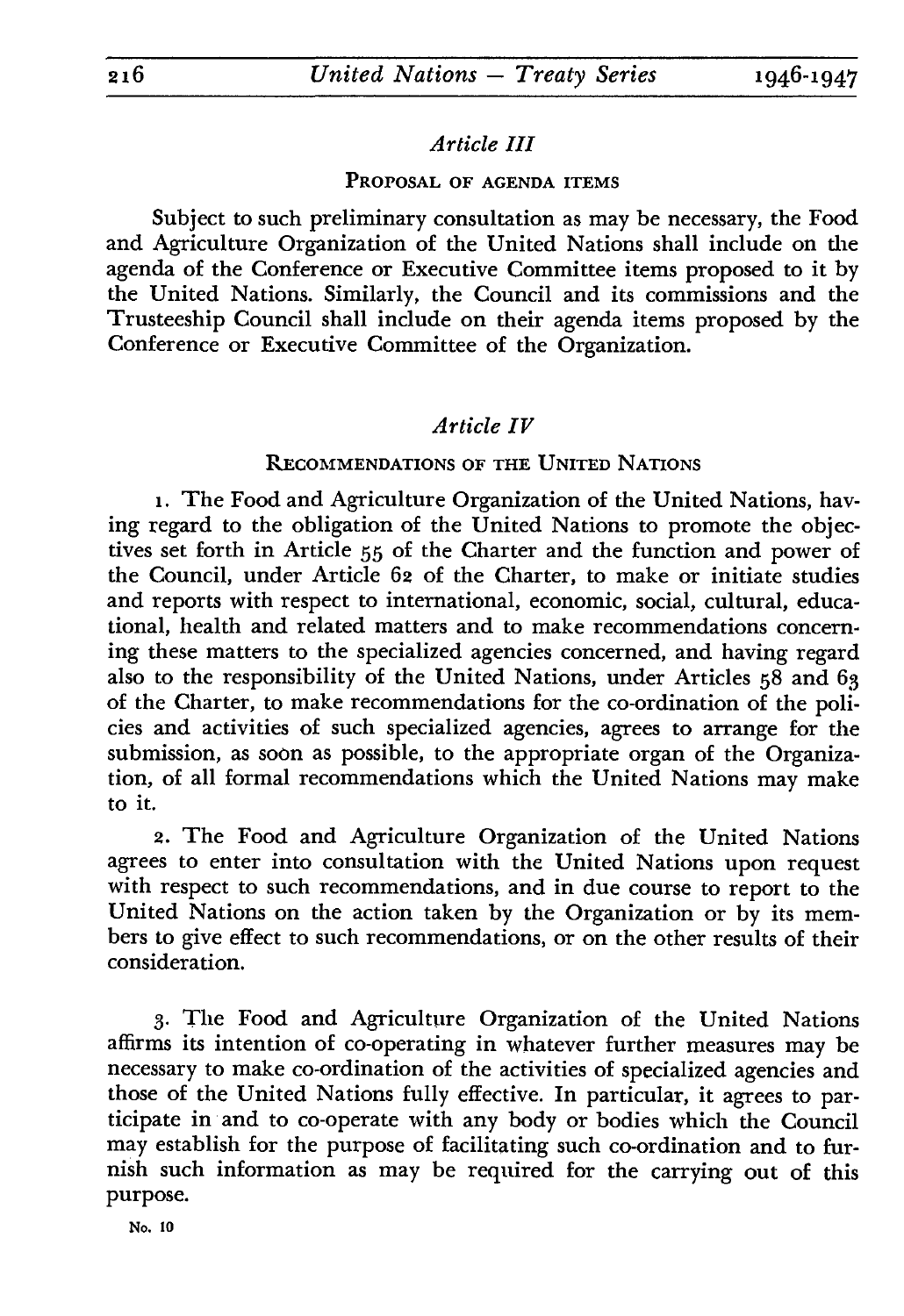#### *Article V*

#### EXCHANGE OF INFORMATION AND DOCUMENTS

1. Subject to such arrangements as may be necessary for the safeguard ing of confidential material, the fullest and promptest exchange of infor mation and documents shall be made between the United Nations and the Food and Agriculture Organization of the United Nations.

2. Without prejudice to the generality of the provisions of paragraph 1:

(a) The Food and Agriculture Organization of the United Nations agrees to transmit to the United Nations regular reports on the activities of the Organization;

(6) The Food and Agriculture Organization of the United Nations agrees to comply to the fullest extent practicable with any request which the United Nations may make for the furnishing of spe cial reports, studies or information, subject to the conditions set forth in article XV;

(c) The Secretary-General shall, upon request, consult with the Director-General regarding the provision to the Food and Agriculture Organization of the United Nations of such information as may be of special interest to the Organization.

#### *Article VI*

### ASSISTANCE TO THE SECURITY COUNCIL

The Food and Agriculture Organization of the United Nations agrees to co-operate with the Economic and Social Council in furnishing such in formation and rendering such assistance to the Security Council as that Council may request, including assistance in carrying out decisions of the Security Council for the maintenance or restoration of international peace and security.

## *Article VII*

#### ASSISTANCE TO THE TRUSTEESHIP COUNCIL

The Food and Agriculture Organization of the United Nations agrees to co-operate with the Trusteeship Council in the carrying out of its func tions and in particular agrees that it will, to the greatest extent possible, render such assistance as the Trusteeship Council may request in regard to matters with which the Organization is concerned.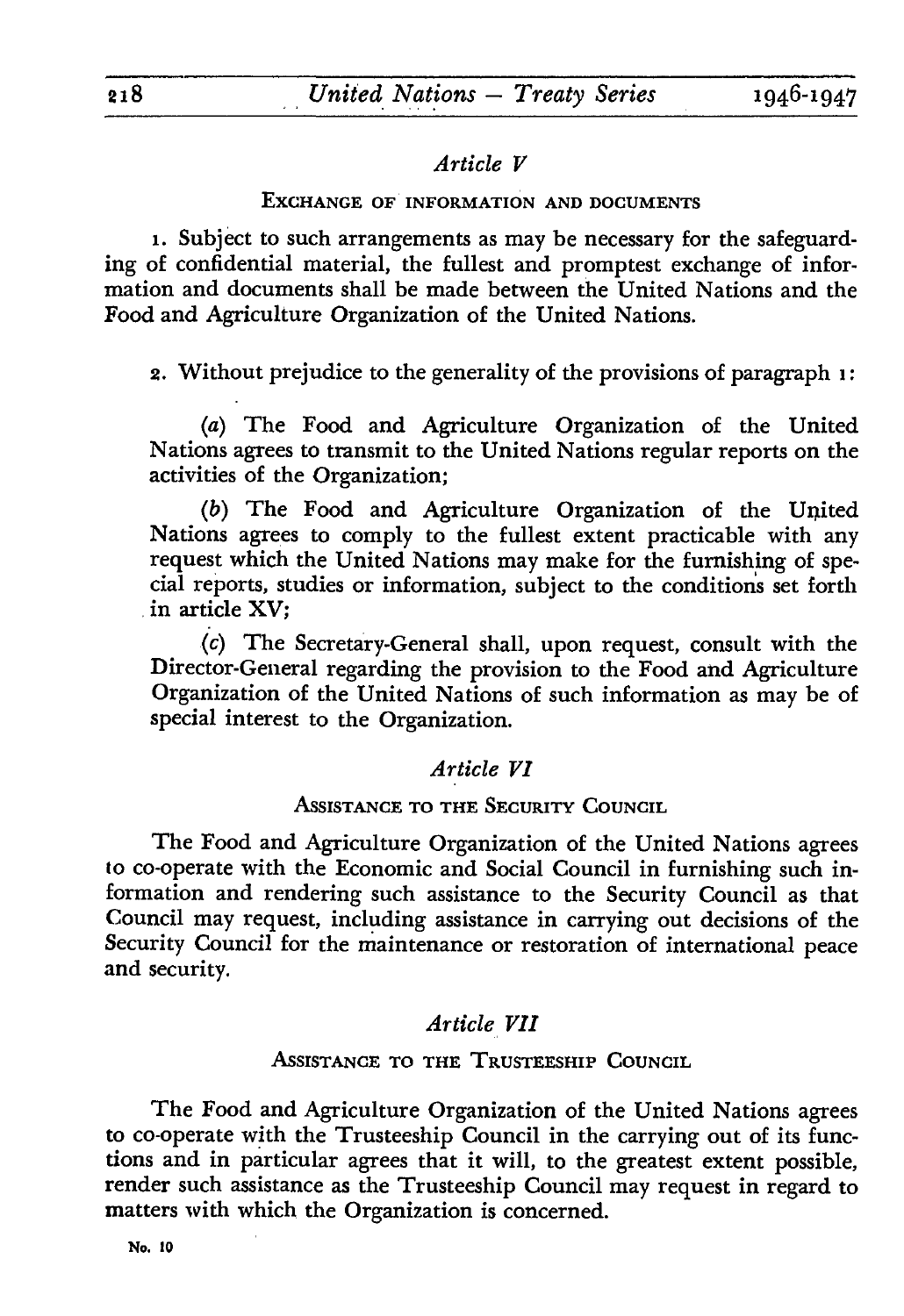# *Article VIII*

## NON-SELF-GOVERNING TERRITORIES

The Food and Agriculture Organization of the United Nations agrees to co-operate with the United Nations in giving effect to the principles and obligations set forth in Chapter XI of the Charter with regard to mat ters affecting the well-being and development of the peoples of Non-Self-Governing Territories.

## *Article IX*

## RELATIONS WITH THE INTERNATIONAL COURT OF JUSTICE

1. The Food and Agriculture Organization of the United Nations agrees to furnish any information which may be requested by the Interna tional Court of Justice in pursuance of Article 34 of the Statute of the Court.

2. The General Assembly authorizes the Food and Agriculture Organi zation of the United Nations to request advisory opinions of the Interna tional Court of Justice on legal questions arising within the scope of its activities other than questions concerning the mutual relationships of the Organization and the United Nations or other specialized agencies.

3. Such request may be addressed to the Court by the Conference or by the Executive Committee acting in pursuance of an authorization by the Conference.

4. When requesting the International Court of Justice to give an advisory opinion the Food and Agriculture Organization of the United Nations shall inform the Economic and Social Council of the request.

## *Article X*

## HEADQUARTERS AND REGIONAL OFFICES

i. The permanent headquarters of the Food and Agriculture Organi zation of the United Nations shall be situated at the permanent seat of the United Nations subject to:

(a) The permanent headquarters of the United Nations being situated at a place where the Food and Agriculture Organization of the United Nations can effectively and economically discharge its duties and maintain effective liaison with those specialized agencies with which it is particularly concerned;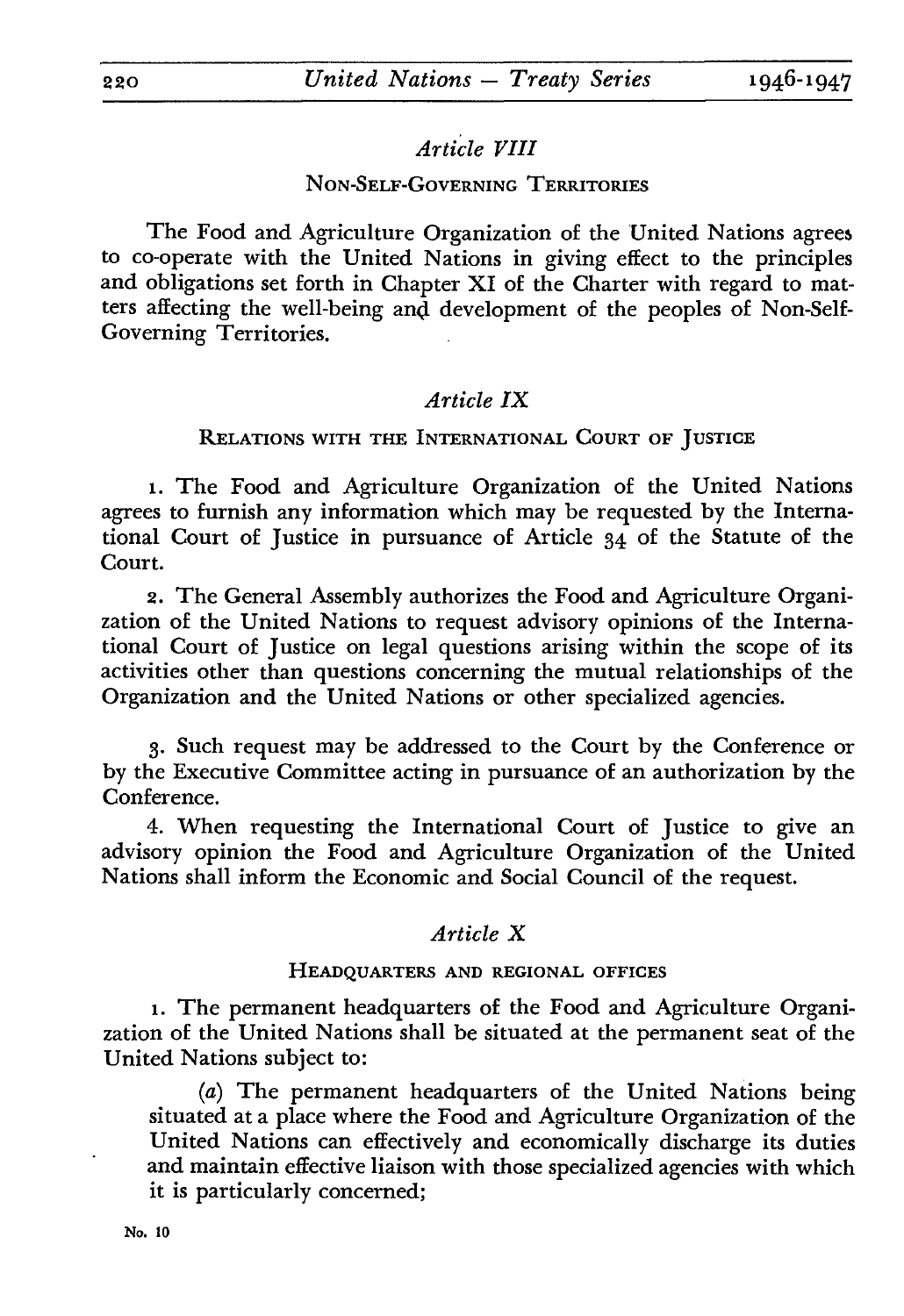(6) Satisfactory arrangements being made in a subsequent agree ment between the Food and Agriculture Organization of the United Nations and the United Nations regarding the provision of a site and necessary facilities for the establishment of such headquarters.

The United Nations shall provide the Food and Agriculture Organiza tion of the United Nations with appropriate assistance in the establishment of the permanent headquarters of the Organization at the permanent seat of the United Nations.

2. Any regional or branch offices which the Food and Agriculture Organization of the United Nations may establish shall, so far as prac ticable, be closely associated with such regional or branch offices as the United Nations may establish.

#### *Article XI*

#### PERSONNEL ARRANGEMENTS

1. The United Nations and the Food and Agriculture Organization of the United Nations recognize that the eventual development of a single unified international civil service is desirable from the standpoint of effec tive administrative co-ordination, and with this end in view agree to develop common personnel standards, methods and arrangements designed to avoid serious discrepancies in terms and conditions of employment, to avoid com petition in recruitment of personnel, and to facilitate interchange of person nel in order to obtain the maximum benefit from their services.

2. The United Nations and the Food and Agriculture Organization of the United Nations agree to co-operate to the fullest extent possible in achieving these ends and in particular they agree to:

*(a)* Consult together concerning the establishment of an Inter national Civil Service Commission to advise on the means by which common standards of recruitment in the secretariats of the United Nations and of the specialized agencies may be ensured;

(6) Consult together concerning other matters relating to the em ployment of their officers and staff, including conditions of service, duration of appointments, classification, salary scales and allowances, retirement and pension rights and staff regulations and rules with a view to securing as much uniformity in these matters as shall be found practicable;

*(c)* Co-operate in the interchange of personnel when desirable on a temporary or permanent basis, making due provision for the retention of seniority and pension rights;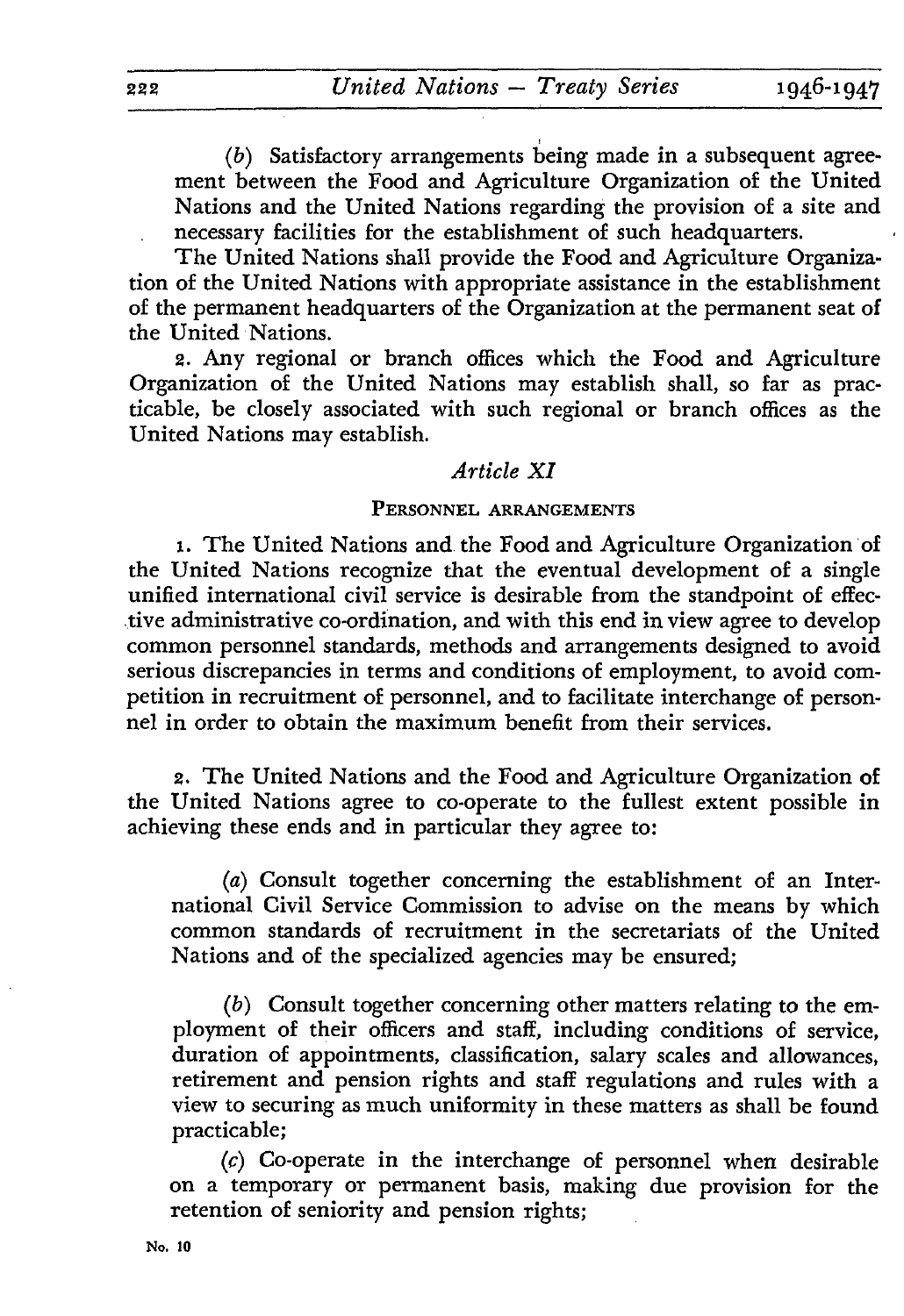*(d)* Co-operate in the establishment and operation of suitable machinery for the settlement of disputes arising in connexion with the employment of personnel and related matters.

### *Article XII*

#### STATISTICAL SERVICES

i. The United Nations and the Food and Agriculture Organization of the United Nations agree to strive for maximum co-operation, the elimina tion of all undesirable duplication between them, and the most efficient use of their technical personnel in their respective collection, analysis, publica tion and dissemination of statistical information. They agree to combine their efforts to secure the greatest possible usefulness and utilization of statistical information and to minimize the burdens placed upon national governments and other organizations from which such information may be collected.

a. The Food and Agriculture Organization of the United Nations rec ognizes the United Nations as the central agency for the collection, analysis, publicaion, standardization and improvement of statistics serving the gen eral purposes of international organizations.

3. The United Nations recognizes the Food and Agriculture Organiza tion of the United Nations as the appropriate agency for the collection, analysis, publication, standardization and improvement of statistics within its special sphere, without prejudice to the right of the United Nations to concern itself with such statistics so far as they may be essential for its own purposes or for the improvement of statistics throughout the world.

4. The United Nations shall in consultation with the specialized agen cies develop administrative instruments and procedures through which effec tive statistical co-operation may be secured between the United Nations and the agencies brought into relationship with it.

5. It is recognized as desirable that the collection of statistical infor mation should not be duplicated by the United Nations or any of the specialized agencies whenever it is practicable for any of them to utilize information or materials which another may have available.

6. In order to build up a central collection of statistical information for general use, it is agreed that data supplied to the Food and Agriculture Organization of the United Nations for incorporation in its basic statistical series or special report should, so far as practicable, be made available to the United Nations.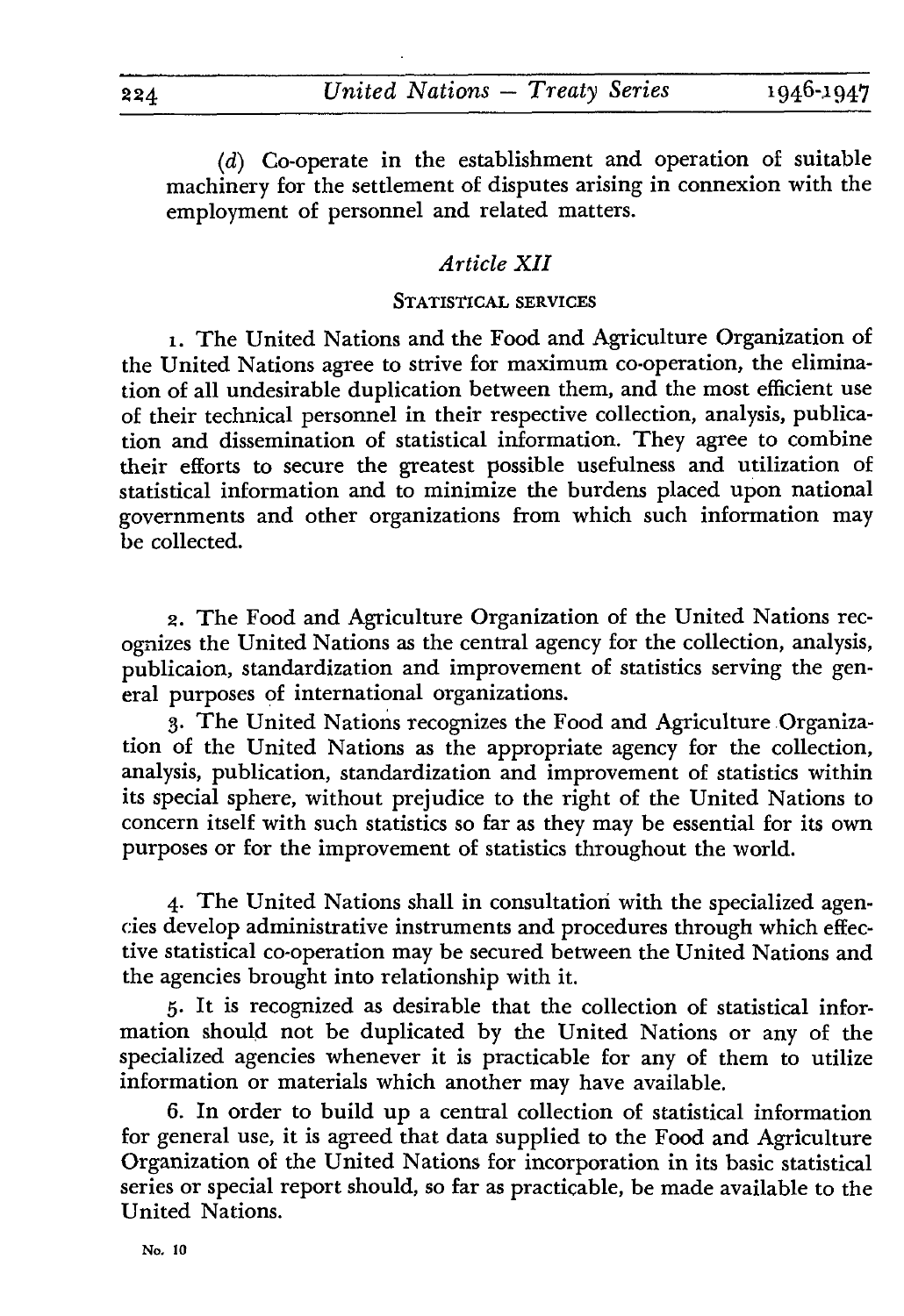## *Article XIII*

#### ADMINISTRATIVE AND TECHNICAL SERVICES

1. The United Nations and the Food and Agriculture Organization of the United Nations recognize the desirability, in the interest of administra tive and technical uniformity and of the most efficient use of personnel and resources, of avoiding, whenever possible, the establishment and operation of competitive or overlapping facilities and services among the United Nations and the specialized agencies.

2. Accordingly, the United Nations and the Food and Agriculture Organization of the United Nations agree to consult together concerning the establishment and use of common administrative and technical services and facilities in addition to those referred to in articles XI, XII and XIV, in so far as the establishment and use of such services may from time to time be found practicable and appropriate.

3. Arrangements shall be made between the United Nations and the Food and Agriculture Organization of the United Nations in regard to the registration and deposit of official documents.

## *Article XIV*

#### BUDGETARY AND FINANCIAL ARRANGEMENTS

, i. The Food and Agriculture Organization of the United Nations recognizes the desirability of establishing close budgetary and financial relationships with the United Nations in order that the administrative operations of the United Nations and of the specialized agencies shall be carried out in the most efficient and economical manner possible, and that the maximum measure of co-ordination and uniformity with respect to these operations shall be secured.

2. The United Nations and the Food and Agriculture Organization of the United Nations agree to co-operate to the fullest extent possible in achieving these ends and, in particular, shall consult together concerning appropriate arrangements for the inclusion of the budget of the Organiza tion within a general budget of the United Nations. Such arrangements shall be defined in a supplementary agreement between the two organizations.

3. Pending the conclusion of such agreement, the following arrange ments shall govern budgetary and financial relationships between the Food and Agriculture Organization of the United Nations and the United Nations:

(a) The Secretary-General and the Director-General shall arrange for consultation in connexion with the preparation of the budget of the Food and Agriculture Organization of the United Nations;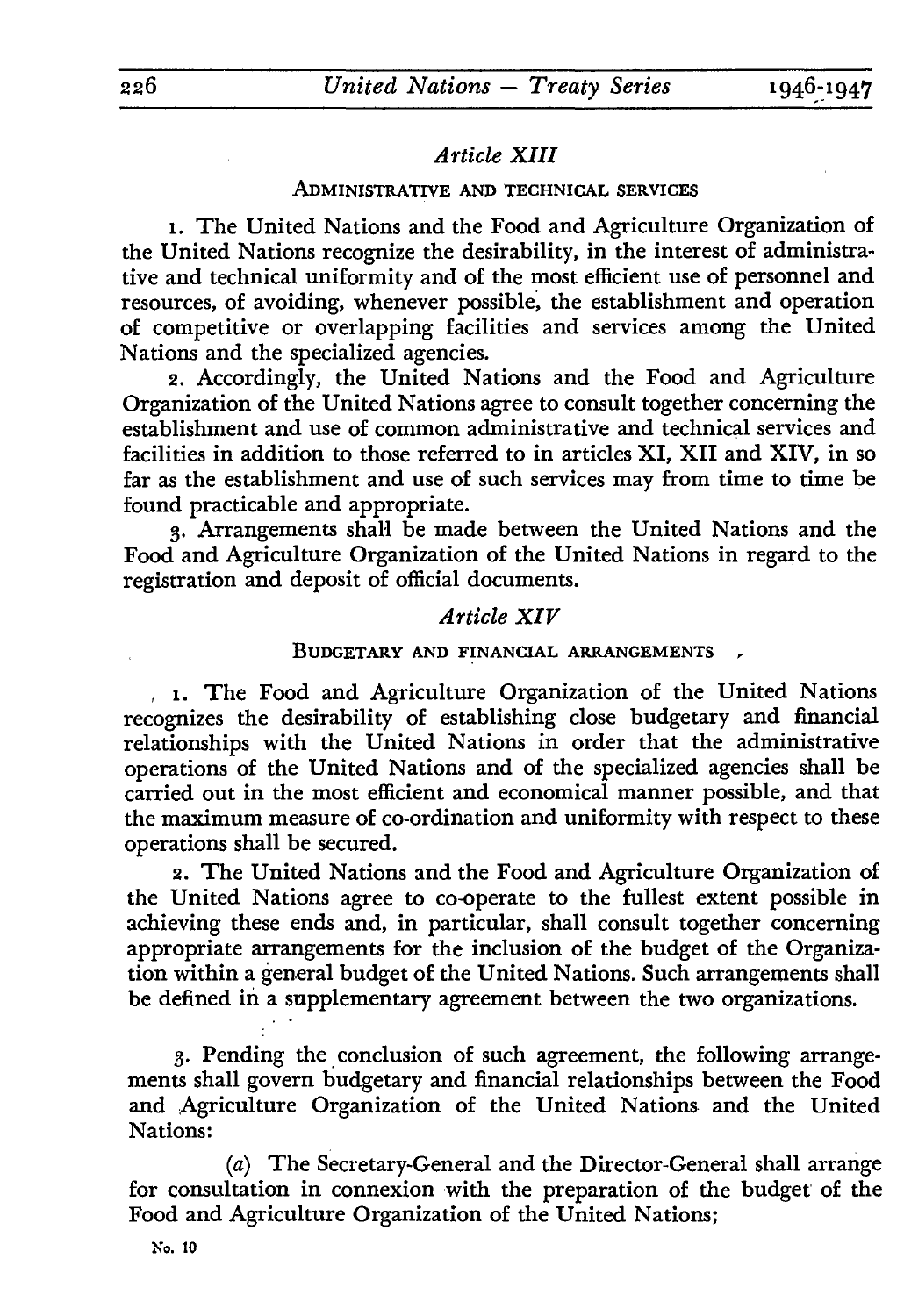(b) The Food and Agriculture Organization of the United Nations agrees to transmit its proposed budget to the United Nations annually at the same time as such budget is transmitted to its members. The General Assembly shall examine the budget or proposed budget of the Organization and may make such recommendations as it may consider necessary;

*(c)* Representatives of the Food and Agriculture Organization of the United Nations shall be entitled to participate, without vote, in the deliberations of the General Assembly or any committee thereof at all times when the budget of the Food and Agriculture Organization of the United Nations or general administrative or financial questions affecting the Organization are under consideration;

*(d)* The United Nations may undertake the collection of contri butions from those members of the Food and Agriculture Organization of the United Nations which are also Members of the United Nations in accordance with such arrangements as may be defined by a later agreement between the United Nations and the Organization;

*(e)* The United Nations shall, upon its own initiative or upon the request of the Food and Agriculture Organization of the United Nations, arrange for studies tbe undertaken concerning other financial and fiscal questions of interest to the Organization and to other spe cialized agencies with a view to the provision of common services and the securing of uniformity in such matters;

*(f)* The Food and Agriculture Organization of the United Nations agrees to conform, as far as may be practicable, to standard practices and forms recommended by the United Nations.

#### *Article XV*

### FINANCING OF SPECIAL SERVICES

1. In the event of the Food and Agriculture Organization of the United Nations being faced with the necessity of incurring substantial extra ex pense as a result of any request which the United Nations may make for special reports, studies or assistance in accordance with articles V, VI, VII, or with other provisions of this agreement, consultation shall take place with a view to determining the most equitable manner in which such expense shall be borne.

2. Consultation between the United Nations and the Food and Agri culture Organization of the United Nations shall similarly take place with a view to making such arrangements as may be found equitable for covering the cost of central administrative, technical or fiscal services or facilities or other special assistance provided by the United Nations.